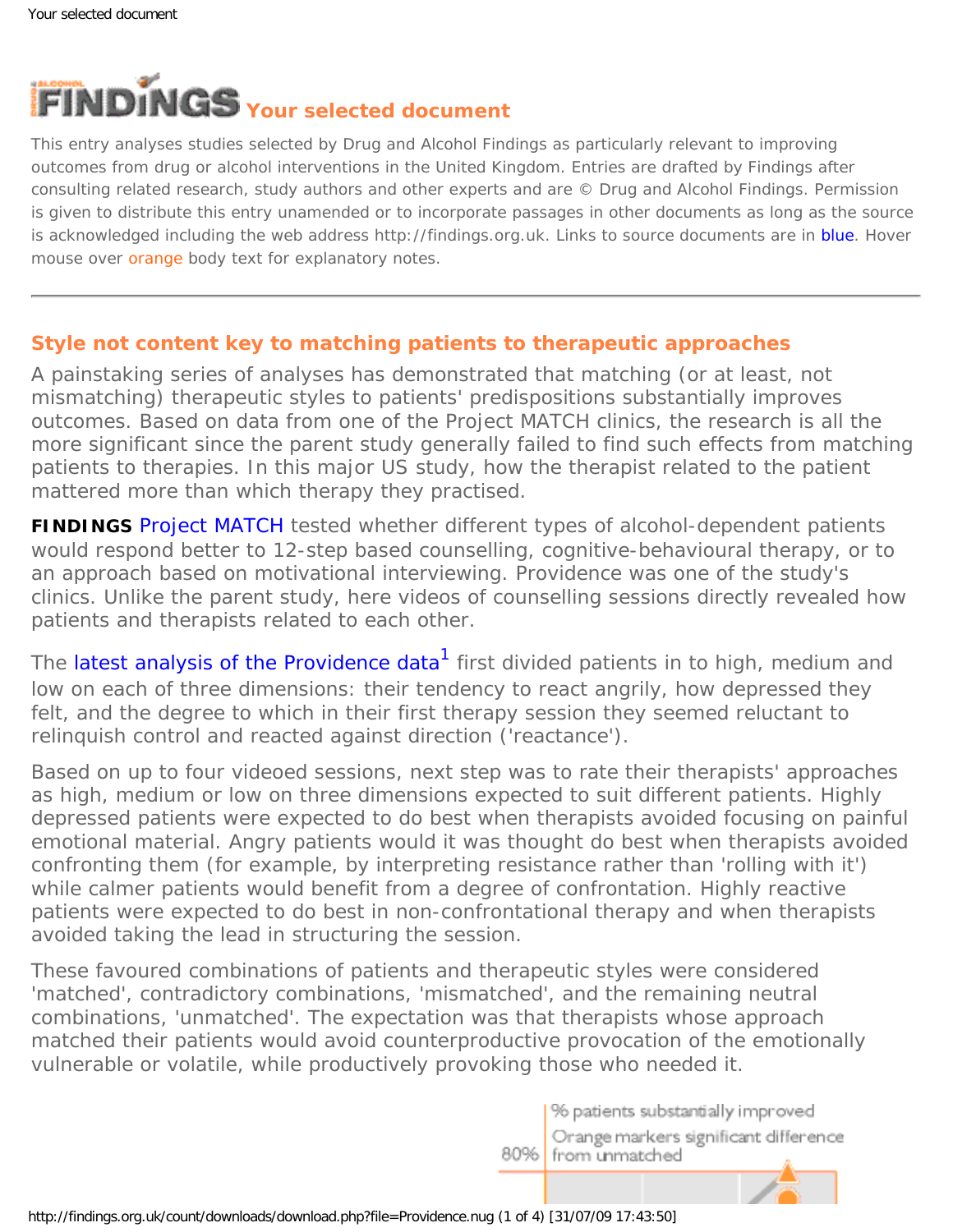

Mismatched Unmatched Matched

Compared to neutral combinations, some matched combinations (avoiding emotional

material with depressed patients; not taking the lead with reactive patients) did indeed lead to significantly less drinking in the following year, reflected in average days abstinent and the proportion of patients substantially improved to the point where they were drinking no more than one day in 20. Rather than dramatic gains, matching optimised already good outcomes.

The effects of being mismatched were more substantial and apparent across all the combinations expected to be detrimental. For example, while around half the unmatched patients substantially improved, for mismatched patients proportions ranged from about 1 in 10 to about a third. Though (perhaps due to small numbers) not always statistically significant, multiple matches were cumulatively beneficial, multiple mismatches cumulatively detrimental. At its peak, when patients were matched on two of the patienttype/therapeutic style combinations, all (but there were just four) substantially improved; mismatched on two, just 1 in 5 did so.

**IN CONTEXT** The tested combinations were derived from earlier analyses of the same patients. These found motivational interviewing worked relatively well with [angry patients](http://www.jsad.com/jsad/article/What_Do_We_Know_Process_Analysis_and_the_Search_for_a_Better_Understanding/1056.html) because therapists were less directive than when they were training patients in cognitivebehavioural techniques.<sup>2</sup> In this US context (where the approach is second nature to

many patients), 12-step therapists too had been relatively non-directive and also did well with angry patients. Despite their tendency to obstruct, given a [non-directive therapeutic](http://dx.doi.org/10.1037/0022-006X.73.2.262)

[style,](http://dx.doi.org/10.1037/0022-006X.73.2.262) 'reactive' patients did as well as the more cooperative.<sup>[3](#page-2-2)</sup> But when therapists attempted to be directive either in the structure of the sessions or their content, these patients went on to drink more.<sup>[4](#page-2-3)</sup> Patients prone to anger (not the same as the autonomystriving of reactive patients) reacted badly only to the more overtly confrontational styles of therapists who imposed content in the form, for example, of un-asked for interpretations and challenges. But without this provocation, less highly strung patients actually ended up drinking more than their angry peers. Patients with [clinically elevated](http://www.jsad.com/jsad/article/Patient_Depressive_Symptoms_and_Therapist_Focus_on_Emotional_Material_A_Ne/1140.html) [depressive symptoms](http://www.jsad.com/jsad/article/Patient_Depressive_Symptoms_and_Therapist_Focus_on_Emotional_Material_A_Ne/1140.html) later drank less when the therapist avoided focusing on painful emotional material, more when the therapist did the reverse.<sup>[5](#page-2-4)</sup> Similar findings have emerged from studies of different therapies and different kinds of patients.<sup>[6](#page-2-5)[7](#page-2-6)[8](#page-2-7)[9](#page-2-8)</sup>

**PRACTICE IMPLICATIONS** Cumulatively this evidence is strong enough to support a nondirective therapeutic style with clients whose anger or defensiveness would otherwise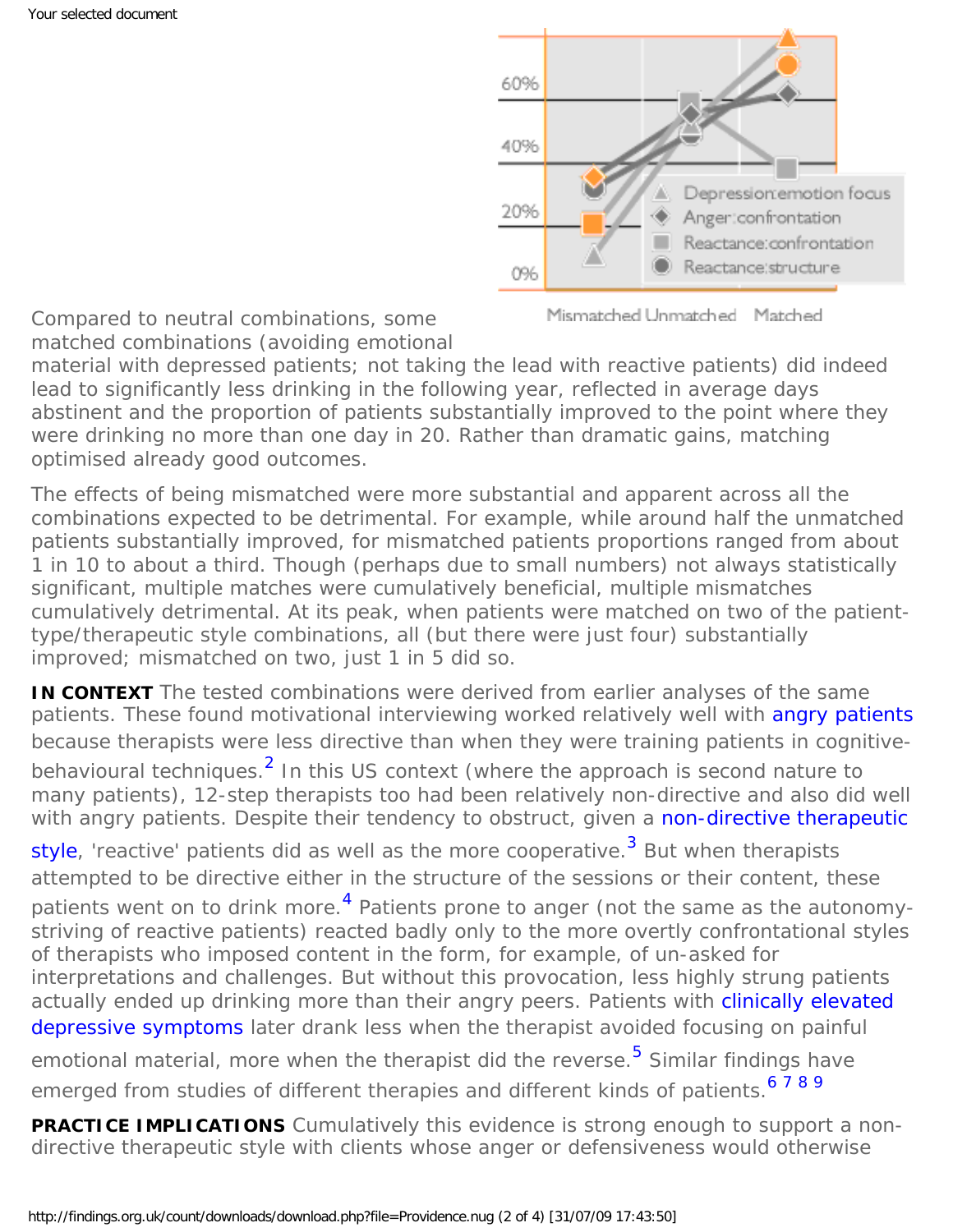## Your selected document

lead to a counter-productive reaction, but to be more structured and directive with clients who welcome being given a lead. The Providence studies also suggest that depressed mood is an indication to avoid emotionally painful material. Ability to sense these signals and adjust accordingly could be one way empathic and socially skilled therapists improve outcomes. Some of these adjustments could be formalised on the basis of an initial assessment of the patient or their behaviour in early counselling sessions. Clinical supervision could then be used to encourage a more suitable therapeutic style or to revise client allocation. However, the complexity of multiple and potentially contradictory patient-style matches may defeat attempts to codify the practice of skilled therapists. For example, in one study, the biggest influence on drinking outcomes was not directiveness, but whether therapists addressed the emotional states of highly distressed patients.<sup>[6](#page-2-5)</sup> Had they failed to do so for fear of being too directive, they might have done more harm than good.

<span id="page-2-0"></span>1 **FEATURED STUDY** Karno M.P. et al. [Does matching matter? Examining matches and mismatches between](http://dx.doi.org/10.1111/j.1360-0443.2007.01754.x)  [patient attributes and therapy techniques in alcoholism treatment.](http://dx.doi.org/10.1111/j.1360-0443.2007.01754.x) Addiction: 2007, 102(4), p. 587–596.

<span id="page-2-1"></span>2 Karno M.P. et al. [What do we know? Process analysis and the search for a better understanding of Project](http://www.jsad.com/jsad/article/What_Do_We_Know_Process_Analysis_and_the_Search_for_a_Better_Understanding/1056.html) [MATCH's anger-by-treatment matching effect.](http://www.jsad.com/jsad/article/What_Do_We_Know_Process_Analysis_and_the_Search_for_a_Better_Understanding/1056.html) Journal of Studies on Alcohol: 2004, 65(4), p. 501–512.

<span id="page-2-2"></span>3 Karno M.P. et al. Less directiveness by therapists improves drinking outcomes of reactant clients in alcoholism [treatment.](http://dx.doi.org/10.1037/0022-006X.73.2.262) Journal of Consulting and Clinical Psychology: 2005, 73(2), p. 262–267.

<span id="page-2-3"></span>4 Karno M.P. et al. [An examination of how therapist directiveness interacts with patient anger and reactance to](http://www.jsad.com/jsad/article/An_Examination_of_How_Therapist_Directiveness_Interacts_with_Patient_Anger_/937.html)  [predict alcohol use.](http://www.jsad.com/jsad/article/An_Examination_of_How_Therapist_Directiveness_Interacts_with_Patient_Anger_/937.html) Journal of Studies on Alcohol: 2005, 66(6), p. 825–832.

<span id="page-2-4"></span>5 Karno M.P. et al. [Patient depressive symptoms and therapist focus on emotional material: a new look at](http://www.jsad.com/jsad/article/Patient_Depressive_Symptoms_and_Therapist_Focus_on_Emotional_Material_A_Ne/1140.html) [Project MATCH.](http://www.jsad.com/jsad/article/Patient_Depressive_Symptoms_and_Therapist_Focus_on_Emotional_Material_A_Ne/1140.html) Journal of Studies on Alcohol: 2003, 64(5), p. 607-615.

<span id="page-2-5"></span>6 Karno M.P. et al. [Interactions between psychotherapy procedures and patient attributes that predict alcohol](http://dx.doi.org/10.1016/S0306-4603(01)00209-X)  [treatment effectiveness: a preliminary report.](http://dx.doi.org/10.1016/S0306-4603(01)00209-X) Addictive Behaviors: 2002, 27, p. 779–797.

<span id="page-2-6"></span>7 Gottheil E. et al. [Effectiveness of high versus low structure individual counseling for substance abuse.](http://dx.doi.org/10.1080/10550490290088081) American Journal on Addictions: 2002, 11, p. 279–290.

<span id="page-2-7"></span>8 Thornton C.C. et al. [High- and low-structure treatments for substance dependence: role of learned](http://dx.doi.org/10.1081/ADA-120023459) [helplessness.](http://dx.doi.org/10.1081/ADA-120023459) American Journal of Drug and Alcohol Abuse: 2003, 29(3), p. 567–584.

<span id="page-2-8"></span>9 Thornton C. et al. [Coping styles and response to high versus low-structure individual counseling for substance](http://dx.doi.org/10.1080/713869853) [abuse.](http://dx.doi.org/10.1080/713869853) American Journal on Addictions: 2003, 12, p. 29–42.

Last revised 09 April 2008

▶ [Comment on this entry](mailto:editor@findings.org.uk?Subject=Findings%20entry:%20Style%20not%20content%20key%20to%20matching%20patients%20to%20therapeutic%20approaches)•▶ [Give us your feedback on the site \(one-minute survey\)](http://www.surveymonkey.com/s.aspx?sm=uLBdmFvYFCjgwOQYnKu_2flA_3d_3d)

## **Top 10 most closely related documents on this site. For more try a [subject](https://findings.org.uk/doc-search.htm) or [free text](https://findings.org.uk/doc-search_free.htm) search**

[My way or yours?](https://findings.org.uk/count/downloads/download.php?file=Ashton_M_35.pdf) THEMATIC REVIEW 2006 [Therapist directiveness is an important influence on outcomes](https://findings.org.uk/count/downloads/download.php?file=nugg_12_5.pdf) NUGGETTE 2005 [Still hard to find reasons for matching patients to therapies](https://findings.org.uk/count/downloads/download.php?file=UKATT.nug) NUGGET 2008 [Project MATCH: unseen colossus](https://findings.org.uk/count/downloads/download.php?file=Ashton_M_13.pdf) KEY STUDY 1999 [Brief motivational therapy minimises health care costs except among more problematic drinkers](https://findings.org.uk/count/downloads/download.php?file=nug_5_3.pdf) NUGGET 2001